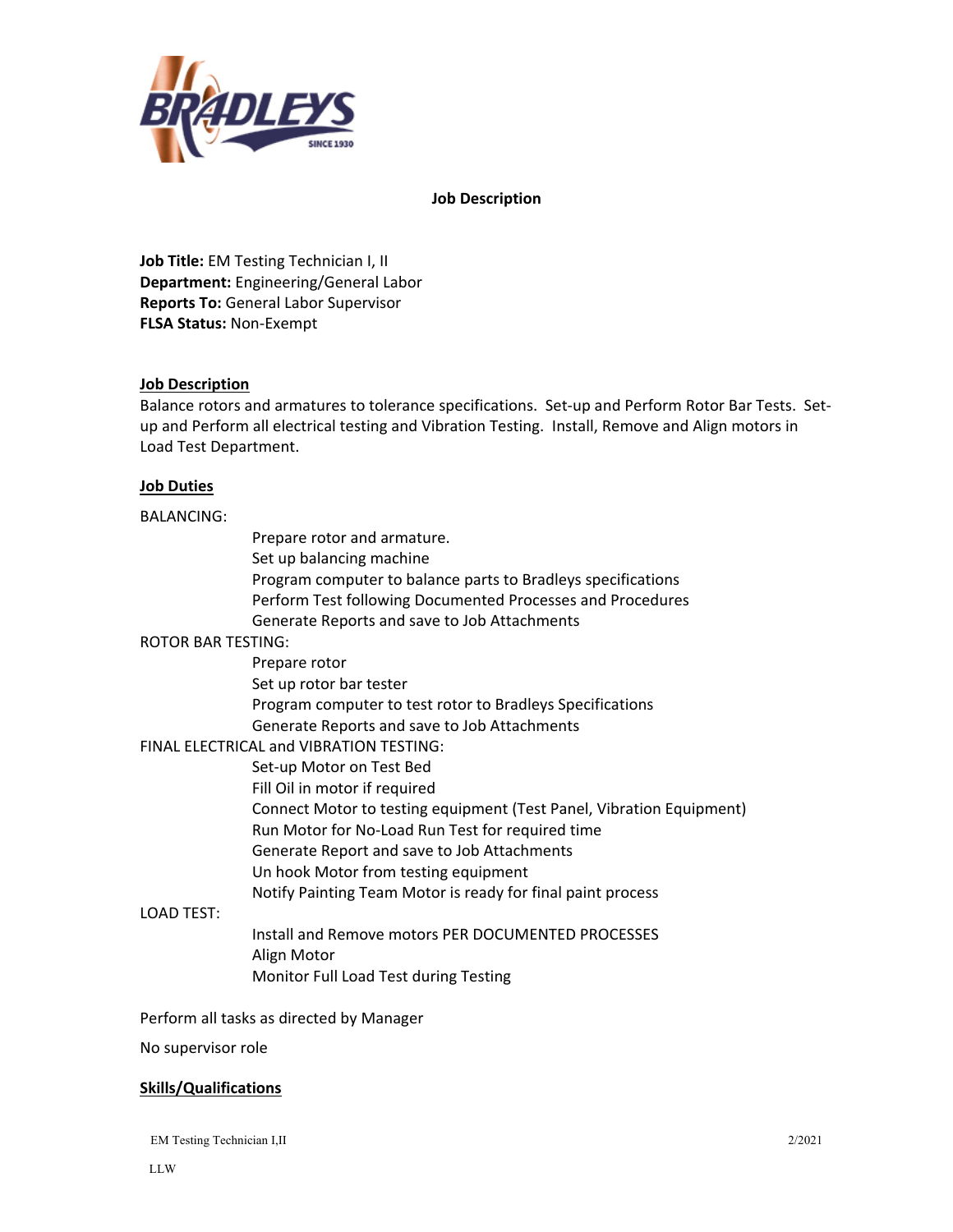Willing to use proper P.P.E. when required Work overhead bridge crane Ability to attain Vibration Institute I and II Certification Following procedures to operate balance machine and computer Physically able to stand, bend, and stretch for long periods of time Ability to lift at least fifty (50) pounds Must be able to read measuring tape Adhere to safety regulations and policies Willingness to learn latest processes and procedures Must be available to work overtime and weekends as needed Must have knowledge of basic mathematics Continuing education; personal development Must follow all ISO quality processes, programs, and procedures Participate in regular training as required by the Training Program

# **Education and Work Experience**

Basic computer skills Knowledge of manufacturing industry a plus Must be able to read, speak, write, and comprehend English Must complete the respirator fit test

# **Physical Demands**

| $O = Occasionally$ | (0 to 33%)   |
|--------------------|--------------|
| $F = Frequently$   | (34 to 66%)  |
| $C =$ Continuously | (67 to 100%) |

| Overhead Lifting    | F | Up to 25lbs              |
|---------------------|---|--------------------------|
| Waist Level Lifting | F | Up to 50lbs              |
| Floor Level Lifting | F | Up to 50lbs              |
| Pushing/Pulling     | F |                          |
| Sitting             | O | At Desk                  |
| Standing            | C |                          |
| Walking             | C | Walking the shop floor   |
| Carrying            | F | Paperwork/Tool           |
| Climbing            | O | <b>Stairs</b>            |
| Crawling            | O |                          |
| <b>Balancing</b>    | O |                          |
| Stooping            | F | Checking Tools/Equipment |
| <b>Bending</b>      | F | Checking equipment       |
| Kneeling            | F | Checking equipment       |